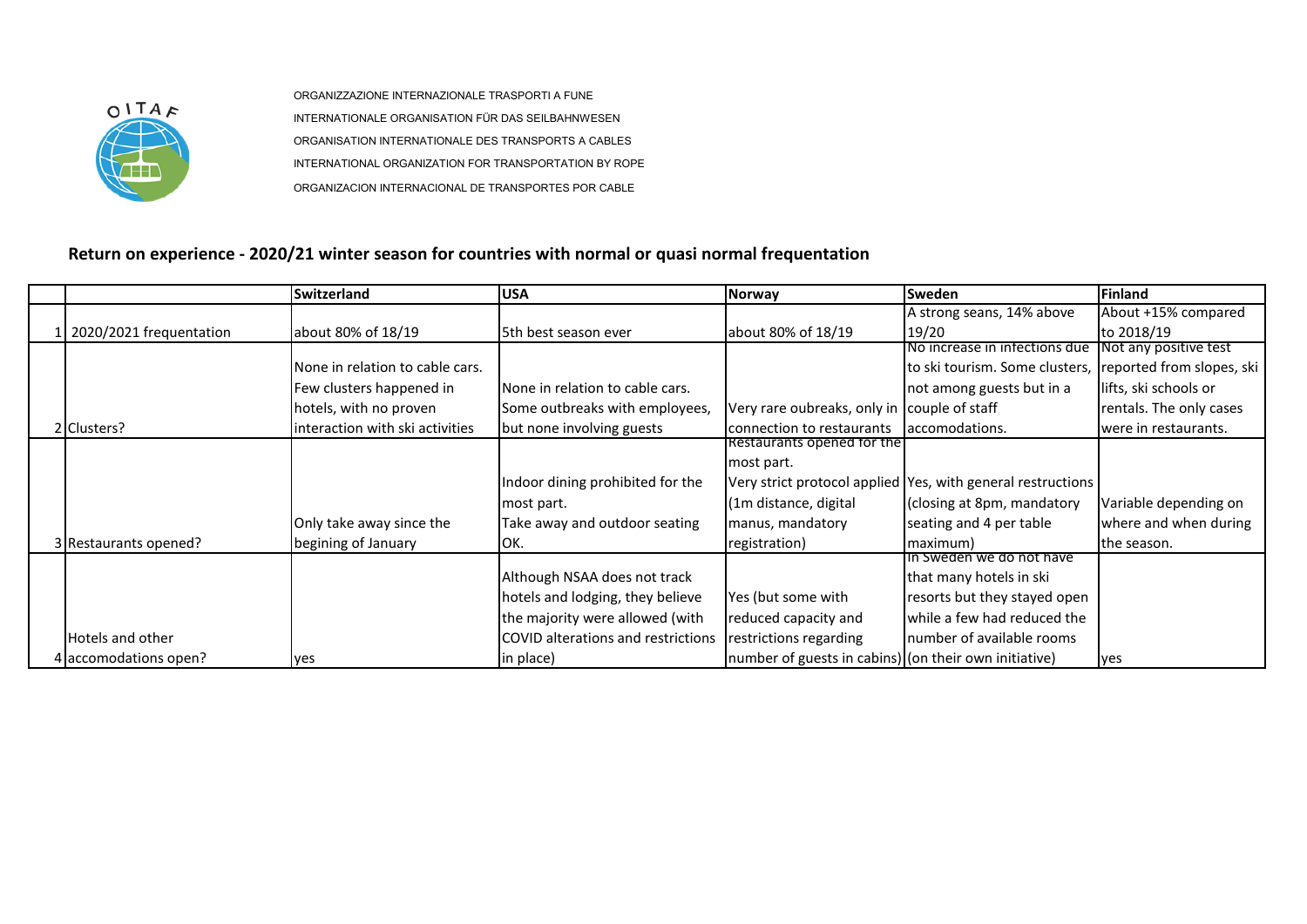|                                 |                                                               |                                                             | In some parts of the year    |                               |                           |
|---------------------------------|---------------------------------------------------------------|-------------------------------------------------------------|------------------------------|-------------------------------|---------------------------|
|                                 |                                                               |                                                             | there were some rules        |                               |                           |
|                                 |                                                               |                                                             | about not moving between     |                               |                           |
|                                 |                                                               |                                                             | different regions, in some   |                               |                           |
|                                 |                                                               |                                                             | parts of the country with    |                               |                           |
|                                 |                                                               |                                                             | high infection numbers       | Swedes could travel with      |                           |
|                                 |                                                               |                                                             | (like Oslo), that made       | family/small group within     |                           |
|                                 |                                                               | For the most part, mobility was                             | people not go to their       | Sweden. A couple of regions   |                           |
| Any restrictions to free        |                                                               | unrestricted but some states asked cabins, but only limited |                              | had travel restrictions for a |                           |
| circulation of people           |                                                               | that you quarantine for 14 days                             | time at the beginning of     | couple of months during       |                           |
| 5 inside the country?           | no                                                            | upon entrance.                                              | the pandemic                 | winter.                       | no                        |
|                                 |                                                               |                                                             |                              |                               |                           |
|                                 |                                                               | It was common that ski areas had                            |                              |                               |                           |
| Special covid authorization for |                                                               | to submit a plan and get sign off                           |                              |                               |                           |
| 6 ropeway operators?            | Yes (at canton level)                                         | before they could operate                                   | no                           | no                            | no                        |
|                                 |                                                               |                                                             |                              |                               |                           |
|                                 |                                                               |                                                             |                              | Regular rules applied (like   |                           |
|                                 |                                                               |                                                             |                              | "shop alone" to maintain 1    |                           |
|                                 |                                                               | 62% of ski areas required advance                           |                              | person per 10 square meters   |                           |
|                                 |                                                               | ticket sales.                                               |                              | indoor). In order to achieve  |                           |
|                                 |                                                               | (and having an idea of the number                           |                              | this, operators used massive  | online sales were         |
|                                 | Regular onsite selling.                                       | of guests coming each day proved 95% of ski passes sold     |                              | on-line services and moved    | recommended, but not      |
| 7 Skipass selling process       | It was mandatory to be healthy                                | helpful)                                                    | online                       | their business outside.       | mandatory.                |
|                                 |                                                               |                                                             |                              | No masks were required.       |                           |
|                                 |                                                               |                                                             |                              | Sweden has 835 skilifts: 830  |                           |
|                                 |                                                               |                                                             |                              | open-aired ski lifts and 5    |                           |
|                                 |                                                               |                                                             | Only on gondolas, but        | gondolas. The gondolas        | Only on gondolas, if      |
|                                 |                                                               |                                                             | neither on chairlifts nor in | runed with isolated groups of | skiers did not belong to  |
| 8 Mask mandatory on ropeways?   | Yes (12 years old and higher)                                 | Yes (all ages)                                              | outside queue                | family each.                  | the same group/family     |
|                                 |                                                               |                                                             |                              |                               |                           |
|                                 |                                                               |                                                             | buff/neck rings were also    |                               | buff/neck rings were also |
|                                 | With filter, or neck rings and an Most ski areas allowed neck |                                                             | allowed where one should     |                               | allowed where one         |
| 9 If yes, what type of mask?    | additional mask                                               | gaiters                                                     | have a mask                  | does not apply                | should have a mask        |
|                                 |                                                               |                                                             |                              |                               | Control or checking was   |
|                                 |                                                               |                                                             | Service host and gondola     |                               | not an issue in Finland,  |
| Who controled masks,            |                                                               |                                                             | driver (on gondolas, when    |                               | where public pressure is  |
| 10 where mandatory?             | Ropeway operator                                              | Ropeway operator                                            | requested)                   | does not apply                | sufficent                 |